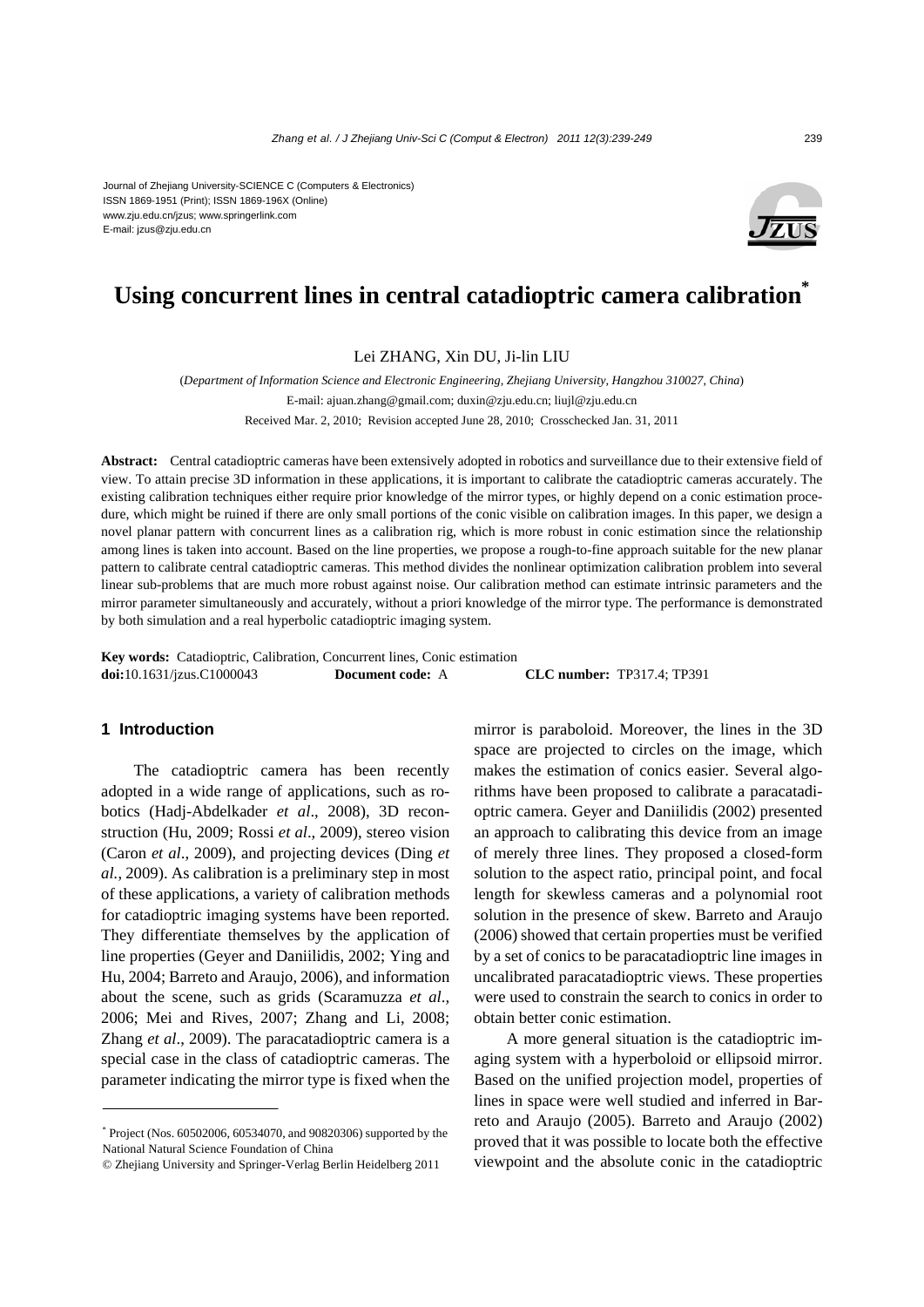image plane from the images of three lines, and at least two lines in a hyperboloid and ellipsoid imaging system. However, the calibration algorithm for a generic central catadioptric sensor is not so desirable due to the unstable convergence in the complex nonlinear optimization. Ying and Hu (2004) introduced sphere images into calibration. They drew an important conclusion that the method based on projections of spheres is better than that of lines because of the higher accuracy of conic estimation. They used an assumption that the parameter regarding mirror type is known in both simulation and real-data experiments. Zhang *et al.* (2009) combined both the line properties and the adoption of grids. They introduced the infinity intersections of parallel lines into calibration to estimate the intrinsic parameters with a single image. They also assumed that the parameter regarding mirror type is known. Zhang and Li (2008) presented a homography-based method dealing with parabolic and hyperbolic imaging systems. They formulated the calibration task into a polynomial eigenvalue problem and obtained a closed-form solution for all variables.

In this paper, we focus on two critical problems in line-based calibration: conic estimation and mirror type parameter estimation. Generally speaking, conic is fitted by points lying on a small portion of the conic. Inspired by the conclusion in Ying and Hu (2004), we designed a novel calibration pattern with concurrent lines other than parallel lines pattern, such as chessboard. This pattern takes the relationship among the lines into consideration to enhance the constraint of concurrent lines so as to improve conic estimation accuracy. The common point of the concurrent lines is projected to be one of the intersections of the conics. Therefore, conic parameters are adjusted by varying the position of the other intersection according to line properties in an iterative procedure. Intrinsic parameters, as well as an additional parameter representing the mirror type, are estimated step by step.

## **2 Prerequisites**

In this section we provide a brief review on a unified projection model and some projective properties of images with concurrent lines, on which our proposed calibration method is based.

#### **2.1 Unified projection model**

There are two types of model popularly used to describe all classes of the central catadioptric system. One is the Taylor series model (Scaramuzza *et al*., 2006), and the other is the unified projection model (Geyer and Daniilidis, 2000). Since the Taylor series is an approximation of hyperbola and ellipse, the Taylor series model does not describe the model precisely when the mirror section is hyperbolic or elliptic. The unified projection model fits all central catadioptric imaging systems with a hyperbolic, elliptic, or parabolic mirror. Therefore, in this study, we choose the unified projection model to represent the general case.

The unified projection model assumes that a unit sphere is centered at the origin of the world coordinate system, coincident with the focus of a reflective surface. Given an arbitrary 3D point  $X_{\text{W}}=(X_{\text{W}}, Y_{\text{W}}, Y_{\text{W}})$  $Z_W$ <sup>T</sup> in the world coordinates, the mapping between  $X<sub>W</sub>$  and the projection point in a central catadioptric system is obtained using the following three steps:

1. The world point  $X_W$  is first projected onto the unit sphere as  $X_{\rm s} = X_{\rm w}/\Vert X_{\rm w} \Vert = (X_{\rm s}, Y_{\rm s}, Z_{\rm s})^{\rm T}$ .

2. The point  $X_{\rm S}$  is transferred to a new coordinate system centered at the origin  $O_C=(0, 0, -\zeta)^T$ , as depicted in Fig. 1, where  $\xi = 2\varepsilon / (1 + \varepsilon^2)$ , in which  $\varepsilon$  is the eccentricity of some given reflective surface (Table 1).

3. The point  $X<sub>S</sub>$  in the new coordinates is then projected to the image plane  $\Pi_{\text{image}}$  from  $O_{\text{C}}$ . It is essentially a conventional perspective projection. The perspective projection matrix *K* can be expressed and decomposed as

$$
\boldsymbol{K} = \begin{bmatrix} f_1 & sf_2 & u_0 \\ 0 & f_2 & v_0 \\ 0 & 0 & 1 \end{bmatrix} = \boldsymbol{K}_{\mathrm{M}} \boldsymbol{K}_{\mathrm{A}} \boldsymbol{K}_{\mathrm{B}} \tag{1}
$$

where *s* is the skew factor,  $(u_0, v_0)$  is the principal point  $\hat{\boldsymbol{O}}$ ,  $(f_1, f_2)$  is the focal length, and  $K_M=$  $\mathbf{0}$  $0 \t 1 \t v_0,$ 00 1 *rsu v*  $\begin{bmatrix} r & s & u_0 \\ 0 & 1 & v_0 \\ 0 & 0 & 1 \end{bmatrix}$ *K*<sub>A</sub>=diag{*f*<sub>e</sub>, *f*<sub>e</sub>, 1}, *K*<sub>∞</sub>=diag{1, 1, 1}, in which  $r=f_1/f_2$ ,  $f_e=f_2$ .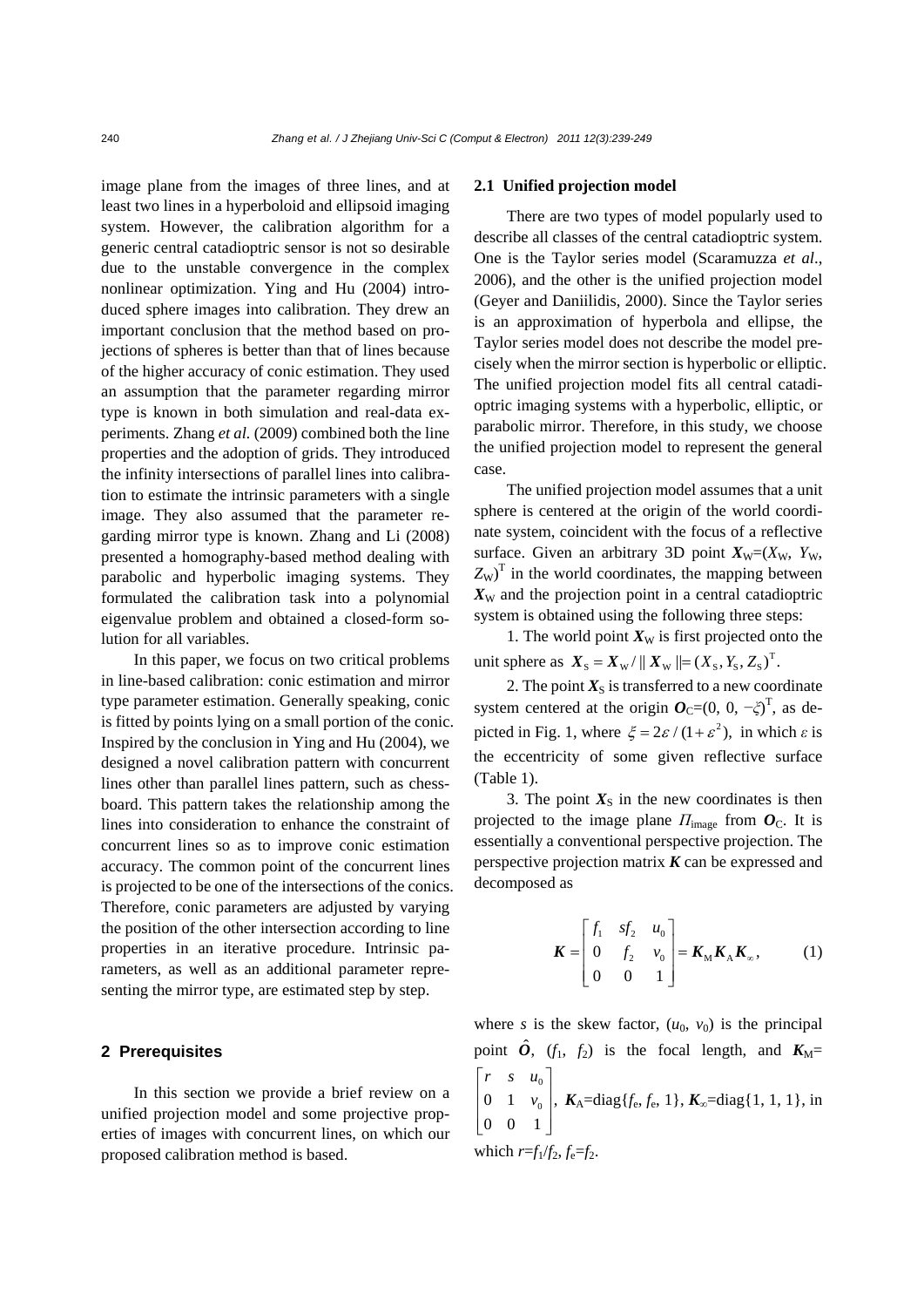

**Fig. 1 The unified model for central catadioptric image formation** 

 $\Pi_{\text{M}}$  is the metric plane and  $\Pi_{\text{image}}$  is the image plane. A point *X* in the 3D space and two line images are depicted on the unit sphere, the infinite plane, the metric plane, and the image plane

**Table 1 Mirror types and parameter** *ξ*

| Mirror type                              | ε                 |             |
|------------------------------------------|-------------------|-------------|
| Planar                                   | ക⇔                | $\zeta = 0$ |
| Elliptic                                 | $0<\epsilon<1$    | $0<\zeta<1$ |
| Hyperbolic                               | $\varepsilon > 1$ | $0<\zeta<1$ |
| Parabolic                                | $\varepsilon = 1$ | $\zeta = 1$ |
| $\sim$ $\mu$ $\sim$ $2\pi$<br>$\epsilon$ |                   |             |

 $\xi = 2\varepsilon / (1 + \varepsilon^2)$ 

Here we introduce the metric plane as defined in Ying and Hu (2004), with which the intrinsic parameters of a camera are as follows:  $r=1$ ,  $s=0$ ,  $u_0=0$ , and  $v_0$ =0. In the following,  $(\cdot)^T$  is used to denote the point coordinate, and  $[\cdot]$ <sup>T</sup> is used to denote the line coordinate. We denote a point in the 3D space as  $X_{W}$ , its projection on the infinite plane  $\Pi_{\infty}$  as  $X$ , its projection on the metric plane  $\Pi_M$  as  $X'$ , and the projection on the image plane  $\Pi_{\text{image}}$  as  $\hat{X}$ . For instance, in Fig. 1, the projection of a great circle on the unit sphere is denoted as

$$
\mathbf{\Omega} = \begin{bmatrix} a & b & d \\ b & c & e \\ d & e & f \end{bmatrix}
$$
 on the infinite plane  $\Pi_{\infty}$ , (2)  

$$
\mathbf{\Omega}' = \begin{bmatrix} a' & b' & d' \\ b' & c' & e' \\ d' & e' & f' \end{bmatrix}
$$
 on the metric plane  $\Pi_{\text{M}}$ , (3)

$$
\hat{\mathbf{\Omega}} = \begin{bmatrix} \hat{a} & \hat{b} & \hat{d} \\ \hat{b} & \hat{c} & \hat{e} \\ \hat{d} & \hat{e} & \hat{f} \end{bmatrix}
$$
 on the image plane  $\Pi_{\text{image}}$ . (4)

Given a great circle on the plane *Π* with normal direction  $\boldsymbol{n}=(n_x, n_y, n_z)^T$ , the projection on the infinite plane *Π*∞ can be attained as

$$
\mathbf{\Omega} = \begin{bmatrix} n_x^2 (\xi^2 - 1) + n_z^2 \xi^2 & n_x n_y (\xi^2 - 1) & -n_x n_z \\ n_x n_y (\xi^2 - 1) & n_y^2 (\xi^2 - 1) + n_z^2 \xi^2 & -n_y n_z \\ -n_x n_z & -n_y n_z & -n_z^2 \end{bmatrix}.
$$
\n(5)

In this study, given three points *A*, *B*, *C*, the length ratio of these points is denoted as  $\{A, B, C\}$  =  $(A - C)/(B - C)$ . The cross ratio of four points A, B, C, *D* is denoted as  $\{A, B, C, D\} = \{A, B, C\} / \{A, B, D\}$ .

Generally speaking, there are two main sources of distortion in a central catadioptric imaging system (Weng and Herniou, 1992): the lens generates radial distortion, and misalignment between the camera optical center and the mirror generates both radial and tangential distortions.

A three-parameter model was chosen for the radial distortion:

$$
\delta_{\rho d} = 1 + k_1 \rho^2 + k_2 \rho^4 + k_5 \rho^6, \tag{6}
$$

where  $\rho = \sqrt{x^2 + y^2}$ .

The tangential distortion can be modeled with two more parameters:

$$
\delta_{\rm td} = \begin{bmatrix} 2k_3xy + k_4(\rho^2 + 2x^2) \\ k_3(\rho^2 + 2y^2) + 2k_4xy \end{bmatrix} . \tag{7}
$$

The entire distortion is described by parameters  $k_1-k_5$ .

## **2.2 Projective properties of concurrent lines on the infinite plane**

**Proposition 1** A set of concurrent lines are projected onto a set of conics intersecting at two common points on the infinite plane *Π*∞.

In the unified projection model, a line in the 3D space is projected to a great circle on the unit sphere. Considering three concurrent lines, their projections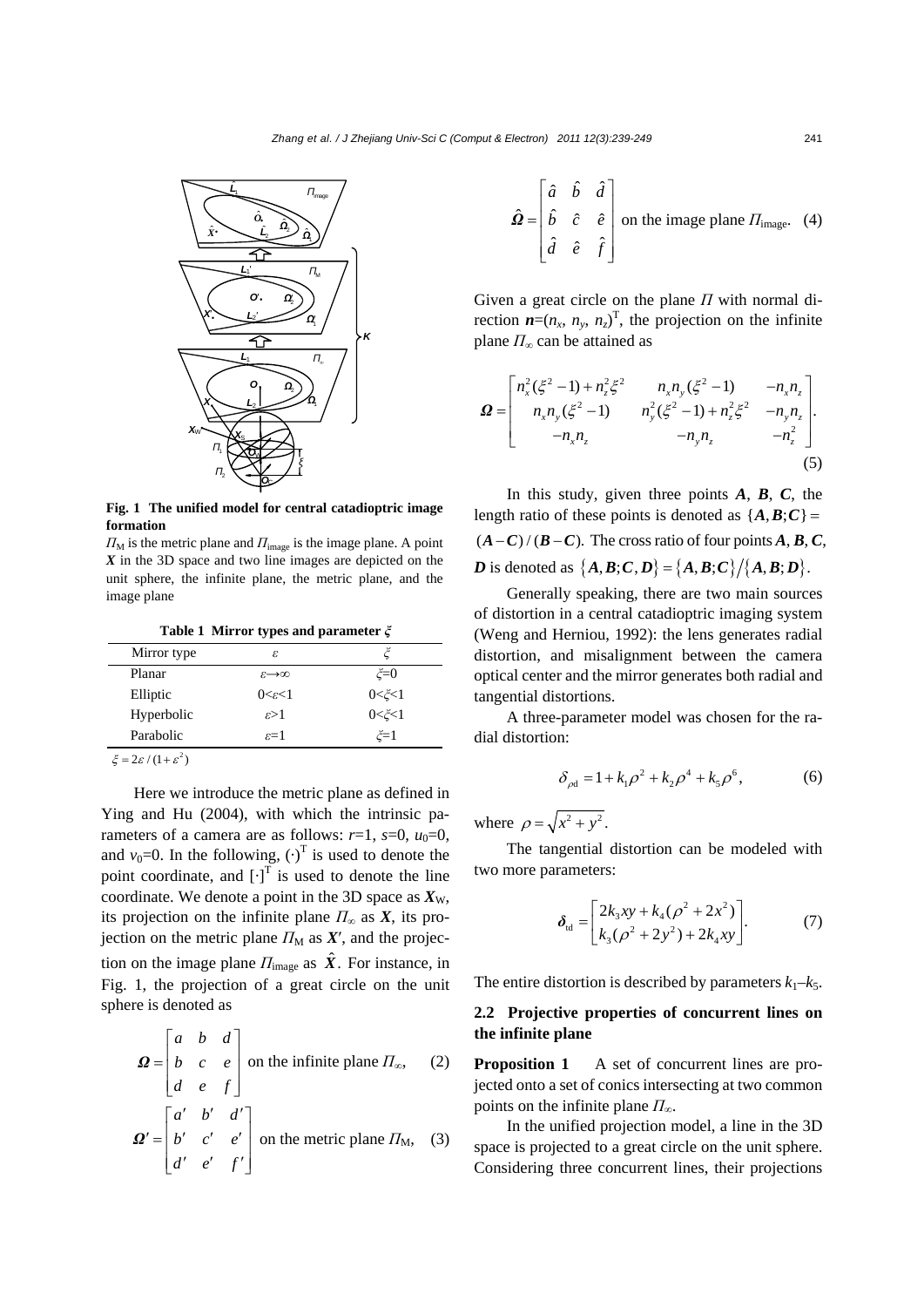on the unit sphere are three great circles which determine three planes going through the origin. If these circles intersect at a point, then their corresponding planes intersect on a line determined by the common point and the origin. This common line is also a diameter of the unit sphere. Hence, concurrent lines are projected onto a set of great circles that intersect at two antipodal points.

The normal directions of the above-mentioned great circles are coplanar on the plane *Φ* (Fig. 2), and the direction  $BF$  going through two common points  $\vec{B}$ and *F* intersects the infinite plane  $\Pi_{\infty}$  at the point  $L=(l_x, l_y, l_z)^T$ . Since the common diameter is orthogonal to the normal direction of each great circle, the direction *BF* is orthogonal to the plane *Φ*.



**Fig. 2 The central projection image of three concurrent lines** 

 $\Pi_{\infty}$  denotes the plane at infinity and  $\Pi_{\rm M}$  denotes the metric plane. Three conic curves intersect at two points  $L_1, L_2$  on  $\Pi_{\infty}$ , at  $L'_{1}$ ,  $L'_{2}$  on the metric plane  $\Pi_{M}$ . Point O is the principal point on plane  $\Pi_{\infty}$ . **BF** is the direction of the common diameter on the unit sphere. *L* is the intersection of *BF* on the infinite plane  $\Pi_{\infty}$ .  $\mathbf{L}, \mathbf{L}_1, \mathbf{L}_2$  lie on line  $\mu$ , say the projection of diameter. Line *μ* and direction *BF* lie on plane *Λ*. The plane *Φ* of normal directions of the great circles intersects the infinite plane  $\Pi_{\infty}$  on line *η*. Line *η* intersects line *μ* on *N*, which is the intersection of the normal direction of a virtual great circle *Π* on the infinite plane *Π*<sup>∞</sup>

The polar of *L* with respect to the absolute conic *Ω*<sup>∞</sup> on plane  $\Pi_{\infty}$  is the intersection line  $\eta = \Omega_{\infty} L = [l_x, l_y, l_z]^T$ of the plane *Φ* (Hartley and Zisserman, 2000). *B* and *F* on the unit sphere are projected to points  $L_1 = (l_x, l_y,$  $l_z$ +*ξ*)<sup>T</sup> and  $L_2=(l_x, l_y, l_z-\xi)$ <sup>T</sup> on the infinite plane  $\overline{H}_\infty$ from the point  $O_C=(0, 0, -\xi)^T$ .

The line  $\boldsymbol{\mu} = [l_y, -l_x, 0]^T$  determined by the principal point  $O$  and direction point  $L$  on the infinite plane *Π*∞, goes through points *L*1, *L*2, and intersects the infinite line  $\pi_{\infty}$ =[0, 0, 1]<sup>T</sup> at the point  $M=(l_x, l_y, 0)^T$ and *η* at the point  $N = (-l_x l_y, -l_x l_y, l_x^2 + l_y^2)^T$ . *N* is the intersection of the normal direction of a virtual great circle *Π* on the infinite plane *Π*∞. Plane *Λ* defined by direction  $BF$  and line  $O_{\rm W}O$  is symmetric to the virtual great circle *Π*. Conic *Ω* is the projection of *Π* on plane *Π*∞. Since *Λ* intersects *Π*∞ on line *μ*, evidently, conic *Ω*, whose direction is *N*, is symmetric about line  $\mu$  on  $\Pi_{\infty}$ . By replacing the normal direction in Eq.  $(5)$  with *N*, the projection of the virtual great circle  $\Pi$  on the infinite plane  $\Pi_{\infty}$  can be obtained. By definition, the center *C* of *Ω* is the pole of the infinite line  $\pi_{\infty}$  with respect to  $\Omega$ . The center of  $\Omega$  could be obtained as  $C = \Omega^* \pi_{\infty} = (l_x l_z, l_y l_z, l_z^2 - \xi^2)^T$ , where *Ω*\* is the dual figure of *Ω*. We obtain the expressions of points  $L_1, L_2$ , and  $C$ , which subsequently lead to the following proposition:

**Proposition 2** The length ratio of *C* with respect to  ${L_1, L_2}$  is invariant under affine transformation:

$$
\{L_1, L_2; C\} = -1.
$$
 (8)

A pair of points  $\{C, M\}$  is harmonic conjugate with respect to  $\{L_1, L_2\}$  (Barreto, 2003). According to the definition of 'conic diameter' in Semple and Kneebone (1952), line  $\Omega_i M$  is a diameter of conic  $\Omega_i$ . Since  $L_1$  and  $L_2$  are the common intersections of each conic  $\Omega_i$ , lying on the line  $\mu$ , the center *C* of conic  $\Omega$  is on the intersection of line  $\Omega_i M$  and  $\mu$ .

$$
C = \mu \wedge (\Omega_i M). \tag{9}
$$

Note that projective transformation maintains the cross ratio and relations of lines and points, as depicted in Fig. 2. Hence, all above-introduced expressions stay valid on the image plane except Eq. (8), which remains valid under affine transformation.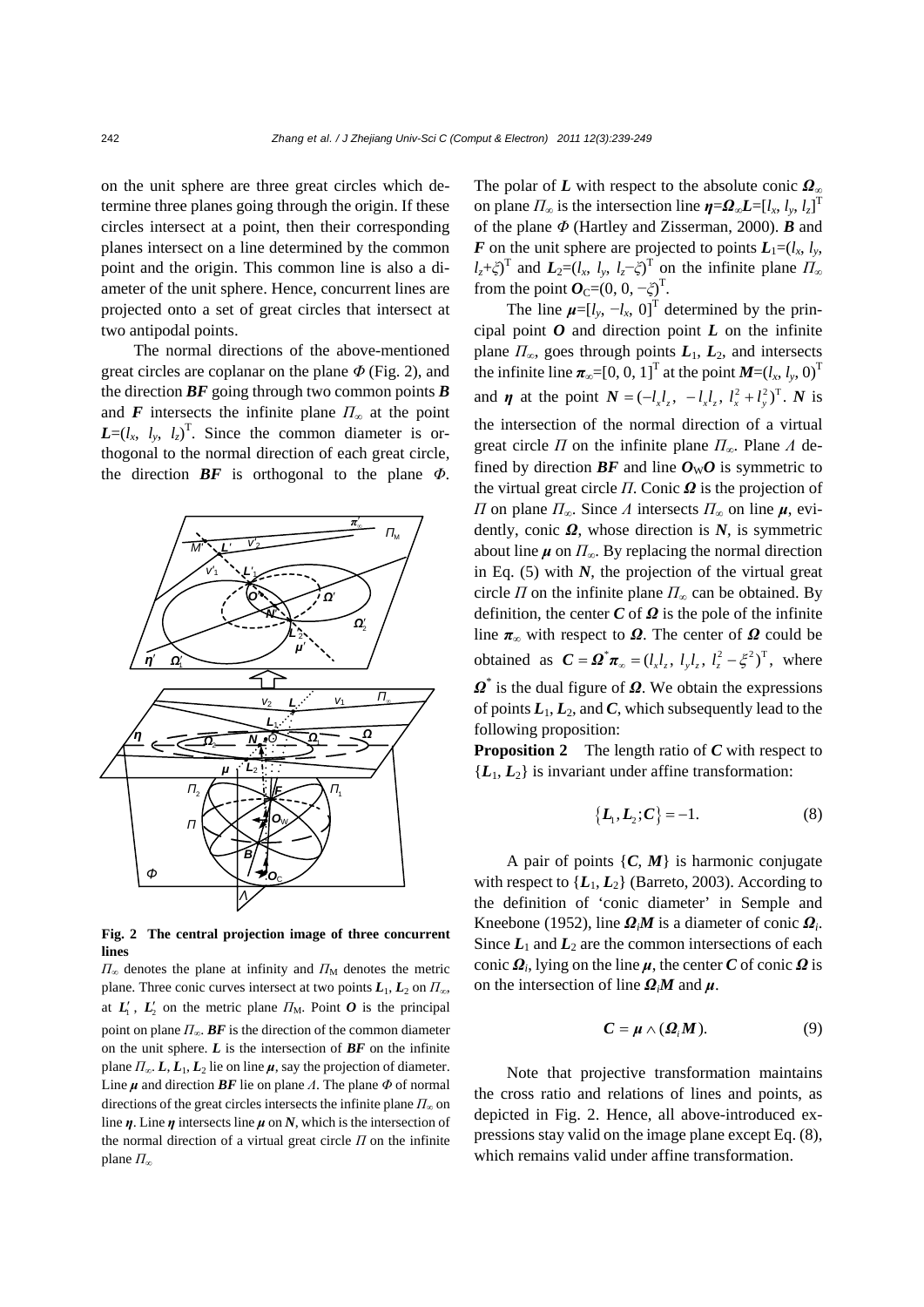## **3 Calibration with concurrent lines**

Based on the unified projection model introduced in Section 2.1, the calibration of central catadioptric cameras is used to estimate the six parameters {*s*,  $u_0$ ,  $v_0$ ,  $f_1$ ,  $f_2$ ,  $\xi$ }. In previous line-based calibration methods, usually the first step is to calculate the intersections of conics, which highly rely on the accuracy of the conics estimation, followed by a global optimization, such as the Levenberg-Marquardt algorithm. The global optimization requires initial values be close to true values. Otherwise, it easily gets stuck in local optima. However, in practice, either noise or only a small portion of the conic would easily ruin the relative positions of the conics.

In view of the properties specific to concurrent lines, we propose a rough-to-fine framework that first estimates conics and initializes the camera parameters, second rectifies the conics and refines all of the parameters according to line properties and the propositions proposed in this study, and finally optimizes the parameters by minimizing the reprojection error of the corners with a global optimization. By this means, an essential nonlinear optimization problem is split into several linear sub-problems so that the calibration is more tolerant to noises.

### **3.1 Initialization of the parameters**

In most catadioptric systems, which are combined with reflective mirrors and commercial cameras, the cameras are aligned well with the reflective surfaces, and  $K$  is an affine transformation. On the metric plane  $\Pi_M$ , the mirror boundary is perpendicular to the optical axis of the camera; hence, the boundary is supposed to be a circle if the coordinates of the image plane are orthogonal to each other. As shown in Ying and Hu (2004), an ellipse is fitted to the boundary in order to initialize the principal point while the aspect ratio and the skew factor are initialized as *r*=1 and *s*=0, respectively (Mei and Rives, 2007).

$$
u_0 = \frac{\hat{b}\hat{e} - \hat{c}\hat{d}}{\hat{a}\hat{c} - \hat{b}^2}, \quad v_0 = \frac{\hat{b}\hat{d} - \hat{c}\hat{e}}{\hat{a}\hat{c} - \hat{b}^2},\tag{10}
$$

where  $\hat{a} \cdots \hat{e}$  are as defined in Eq. (4). Now, we obtain the initial guess of parameters  $r=f_1/f_2$ , s,  $u_0$ , and  $v_0$ . The focal length *f*e and mirror type parameter *ξ* will be initialized by exploiting the line properties reported in Barreto (2003). A linear approach is proposed for estimating focal length *f*e and mirror type parameter *ξ*.

In Fig. 2,  $v_i$  ( $i=1, 2$ ) is the polar line of  $O$  with respect to  $\Omega_i$ , and  $\mu$  is the line going through two intersection points  $L_1$  and  $L_2$ . Then  $v_i$  and  $\mu$  intersect at the same point *L* (Barreto, 2003). Considering Proposition 1, on the image plane *Π*image, the polar lines of  $\hat{O}$  with respect to each conic  $\hat{Q}$ <sub>i</sub> go through the same point  $\hat{L}$ . Therefore, projection of direction *L* on the image plane can be linearly solved by

$$
\left[\hat{\Omega}_i\hat{O}, \hat{\Omega}_2\hat{O}, \cdots, \hat{\Omega}_i\hat{O}\right]^T \hat{L} = 0.
$$
 (11)

Then, we obtain  $\hat{\mu}$  which goes through two intersections  $\hat{\mathbf{L}}_1$  and  $\hat{\mathbf{L}}_2$  as well as  $\hat{\mathbf{O}}$  and  $\hat{\mathbf{L}}$ .  $\hat{\mathbf{M}}$  is the intersection of lines  $\hat{\boldsymbol{\mu}}$  and  $\hat{\boldsymbol{\pi}}_{\infty} = [0, 0, 1]^T$ . Diameter of each conic  $\hat{\mathbf{\Omega}}_i$  is the polar of  $\hat{\mathbf{M}}$  with respect to each conic. Considering Eq. (9), every diameter  $\hat{\mathbf{\Omega}}_i \hat{\mathbf{\mathcal{M}}}$  goes through the center  $\hat{C}$  of conic  $\hat{\mathbf{\Omega}}$ . Hence, we obtain

$$
\left[\hat{\Omega}_1 \hat{M}, \hat{\Omega}_2 \hat{M}, \cdots, \hat{\Omega}_i \hat{M}\right]^T \hat{C} = 0. \qquad (12)
$$

If conic  $\mathbf{Q}_i$  is a line image going through points  $\mathbf{L}_1, \mathbf{L}_2$ , then the pole of  $\mu$  with respect to  $\Omega_i$  lies on  $\eta$  (Barreto, 2003). Since the pole of  $\hat{\mu}$  with respect to each conic  $\hat{\Omega}$ , lies on  $\hat{\eta}$ , the projection of horizon line  $\hat{\eta}$  is also a linear solution of homogeneous equations:

$$
\left[\hat{\Omega}_{1}^{*}\hat{\boldsymbol{\mu}},\,\hat{\Omega}_{2}^{*}\hat{\boldsymbol{\mu}},\,\,\cdots,\,\hat{\boldsymbol{\Omega}}_{i}^{*}\hat{\boldsymbol{\mu}}\right]^{\mathrm{T}}\hat{\boldsymbol{\eta}}=\mathbf{0},\qquad\qquad(13)
$$

where  $\hat{\mathbf{\Omega}}_i^*$  is the dual figure of  $\hat{\mathbf{\Omega}}_i$ . As shown in Fig. 2, we obtain point  $\hat{N}$  by intersecting lines  $\hat{\mu}$ and *η*ˆ.

 $\hat{L}$  and  $\hat{N}$  have been obtained on the image plane. Their correspondences on the metric plane in the Cartesian coordinates are

$$
\boldsymbol{L}' = \boldsymbol{K}_{\mathrm{M}}^{-1} \hat{\boldsymbol{L}} = \left(\frac{l_x f_{\mathrm{e}}}{l_z}, \frac{l_y f_{\mathrm{e}}}{l_z}\right)^{\mathrm{T}},\tag{14}
$$

$$
\mathbf{N}' = \mathbf{K}_{\rm M}^{-1} \hat{\mathbf{N}} = \left( -\frac{l_x l_z}{l_x^2 + l_y^2} f_{\rm e}, -\frac{l_y l_z}{l_x^2 + l_y^2} f_{\rm e} \right)^{\rm T}. \quad (15)
$$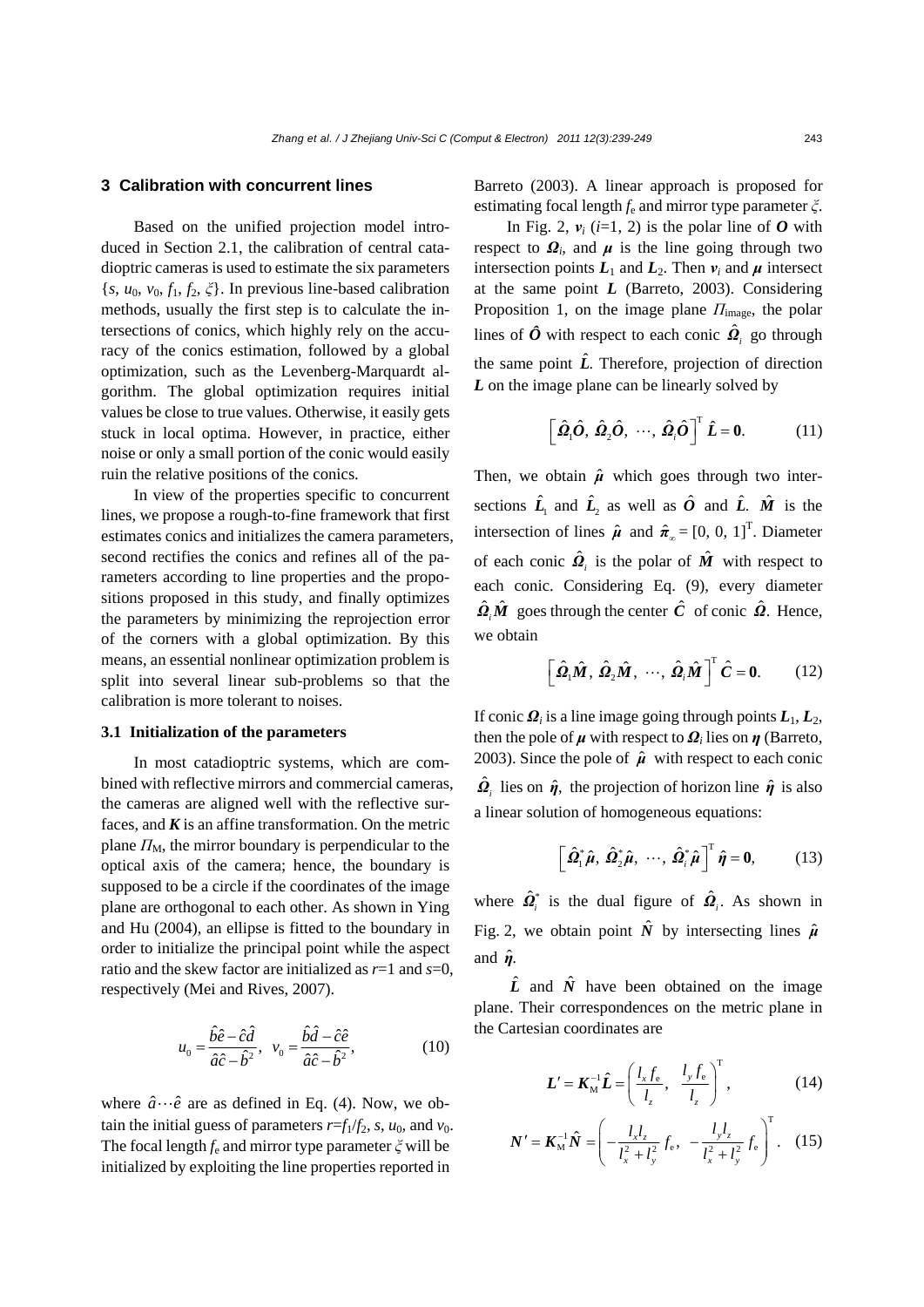Hence, the focal length can be derived from Eqs. (14) and (15) on the metric plane and we choose the mean value:

$$
f_{\rm e} = \text{mean}\left(\sqrt{\frac{-\left|\mathbf{K}_{\rm M}^{-1}\hat{\mathbf{L}}\right|^2 \mathbf{K}_{\rm M}^{-1}\hat{\mathbf{N}}}{\mathbf{K}_{\rm M}^{-1}\hat{\mathbf{L}}}}\right),\tag{16}
$$

where the operator mean() takes the mean value of the elements of the vector. For example, for an *n*-element vector  $\boldsymbol{a}$ , mean $(\boldsymbol{a})=(a_1+a_2+\ldots+a_n)/n$ . The division in Eq. (16) indicates the division among the corresponding elements.

Barreto (2003) proved that the cross ratio among points  $O, L, N$ , and  $C$  is invariant, depending only on the shape of the reflective surface, so that  $\{O, L, N\}$ ,  $C$ }= $\xi^2$ . This expression is invariant under projective transformation. Hence, *ξ* can be estimated by

$$
\xi = \sqrt{\{\hat{\boldsymbol{O}}, \hat{\boldsymbol{L}}; \hat{N}, \hat{\boldsymbol{C}}\}}.
$$
 (17)

#### **3.2 Step-by-step calibration**

On the image plane  $\Pi_{\text{image}}$ ,  $\hat{L}_1$  (which is the common point of concurrent lines) is a prerequisite in our proposed algorithm. The other common point is required to rectify inaccurately estimated concurrent conics. Considering Proposition 2, since *K* is an affine transformation, the length ratio is invariant on the image plane  $\Pi_{\text{image}}$ .  $\hat{L}$  can be calculated using Eq. (8) when  $\hat{L}_1$  and  $\hat{C}$  are known.

All of the conics  $\hat{\Omega}$ <sub>*i*</sub> are supposed to go through these two common points; hence,  $\hat{\mathbf{\Omega}}_i$  can be re-estimated by adding the second intersection. Subsequently, points  $\hat{L}$ ,  $\hat{C}$  and line  $\hat{\eta}$  are updated by Eqs. (11), (12), and (13), respectively. However, the estimated second intersection may not be in a correct position. As shown in Fig. 3, the estimated conics fit the extracted corners very well, but do not fit the lines on the calibration pattern precisely. Therefore, we introduce a constraint on the metric plane.

**Proposition 3** On the metric plane  $\Pi_M$ , line  $\mu'$  is perpendicular to line *η*′.

$$
(\boldsymbol{K}_{\mathbf{M}}^{\mathrm{T}}\boldsymbol{\hat{\mu}})^{\mathrm{T}}\boldsymbol{\varOmega}_{\mathrm{D}}\boldsymbol{K}_{\mathbf{M}}^{\mathrm{T}}\boldsymbol{\hat{\eta}}=0, \qquad (18)
$$

ˆ *L*

where  $\Omega_{\infty}$ =diag{1, 1, 0}.



**Fig. 3 Re-estimation of conics with two common intersections** 

Since *BF* is orthogonal to the plane *Φ* and the symmetric axis  $OO<sub>C</sub>$  is also orthogonal to the plane *Π*∞, the horizon line *η* of plane *Φ* is orthogonal to the plane *Λ* where the line  $\mu$  lies.  $K_A$  is a similarity transform; hence, the relation remains on the metric plane. To minimize the cost function

$$
E = (\mathbf{K}_{\mathbf{M}}^{\mathrm{T}} \hat{\boldsymbol{\mu}})^{\mathrm{T}} \Omega_{\boldsymbol{\omega}} \mathbf{K}_{\mathbf{M}}^{\mathrm{T}} \hat{\boldsymbol{\eta}}
$$
 (19)

according to the criterion of Eq. (18), we vary the common point  $\hat{L}$ <sup>2</sup> along the line  $\hat{\mu}$  on the image plane *Π*image, to re-estimate the parameters of a set of conics  $\hat{\mathbf{\Omega}}_i$ . Direction  $\hat{\mathbf{L}}$ ,  $\hat{\mathbf{N}}$  and center  $\hat{\mathbf{C}}$  of conic *Ω*ˆ are re-estimated. Then, the mirror parameter *ξ* and focal length  $f_e$  are updated by Eqs. (17) and (16) respectively, until the cost function  $E = (K_M^T \hat{\boldsymbol{\mu}})^T \Omega_{\boldsymbol{\omega}} K_M^T \hat{\boldsymbol{\eta}}$ is less than a given threshold  $\varepsilon$ . Fig. 4 shows the result of the rectification. The conics better fit the lines on concurrent lines pattern compared with Fig. 3 when line  $\hat{\mu}$  is adjusted to be orthogonal to line  $\hat{\eta}$  on the metric plane  $\Pi_{\text{M}}$ .



**Fig. 4 Rectifying the conic according to Proposition 3 by**  varying the position of  $\hat{L}_2$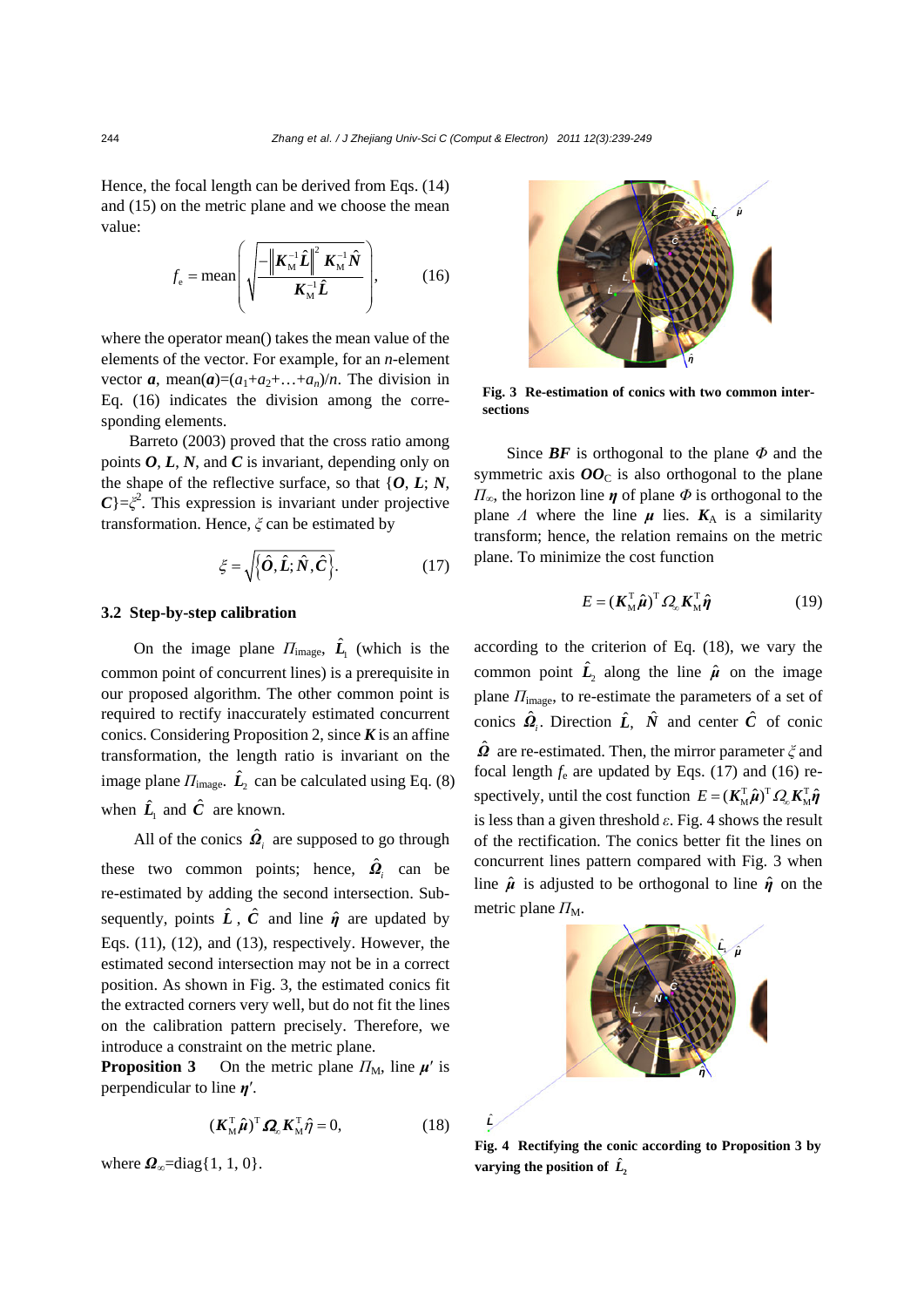#### **3.3 Global optimization**

The intrinsic parameters  $s$ ,  $u_0$ ,  $v_0$ ,  $f_1$ ,  $f_2$  and mirror type parameter *ξ* are obtained. The coordinate of the corner  $X_{\rm P}$  on the calibration pattern is a preliminary knowledge. Thus, we can project the corners on the calibration pattern onto the image plane.

$$
\boldsymbol{X}_{\mathrm{w}} = \boldsymbol{R} \boldsymbol{X}_{\mathrm{p}} + \boldsymbol{T}, \quad \lambda \tilde{\boldsymbol{m}} = \boldsymbol{K} \left( \frac{\boldsymbol{X}_{\mathrm{w}}}{\|\boldsymbol{X}_{\mathrm{w}}\|} - \boldsymbol{O}_{\mathrm{C}} \right),
$$

where  $\lambda$  is a scale factor. The error between the reprojecting point and the corners extracted on the image can be minimized by a global optimization. Therefore, by reprojecting the point of concurrent lines onto the image plane, we perform a global optimization such as the Levenberg-Marquardt algorithm to improve the intrinsic parameters  $s$ ,  $u_0$ ,  $v_0$ ,  $f_1$ , *f*2 and the mirror type parameter *ξ*. The main procedure of the proposed approach is summarized as Algorithm 1.

**Algorithm 1** Main procedure of the proposed approach

#### **Initialization**

- 1. Estimate all of the conics on an image.
- 2. Initialize  $r=1$ ,  $s=0$ , and the principal point  $(u_0, v_0)$  with the mirror boundary (Eq. (10)).
- 3. Compute the direction point  $\hat{L}$  (Eq. (11)), line  $\hat{\mu}$ , point  $\hat{M}$ , the center  $\hat{C}$  of conic  $\hat{\Omega}$  (Eq. (12)), line  $\hat{\eta}$

(Eq. (13)), and point  $\hat{N}$ .

4. Initialize focal length *f*e (Eq. (16)) and mirror parameter *ξ* (Eq. (17)).

## **Step-by-step calibration**

- 5. Compute  $\hat{L}$ <sub>2</sub> (Eq. (8)) and update point  $\hat{L}$  (Eq. (11)),  $\hat{C}$ (Eq. (12)) and line *η*ˆ (Eq. (13)).
- 6. Re-estimate all conics  $\hat{\mathbf{Q}}_i$ .
- 7. Update direction  $\hat{L}$  (Eq. (11)), center  $\hat{C}$  (Eq. (12)), lines  $\hat{\mu}$ ,  $\hat{\eta}$  (Eq. (13)), and point  $\hat{N}$ .
- 8. Update focal length *f*e (Eq. (16)) and mirror parameter *ξ* (Eq. (17)).
- 9. If the cost function  $E = (K_M^T \hat{\boldsymbol{\mu}})^T \Omega_{\infty} K_M^T \hat{\boldsymbol{\eta}}$  is not less than a given threshold  $\varepsilon$ , vary the common point  $\hat{L}$ <sub>2</sub> along the line  $\hat{\mu}$ , and go to line 6.

### **Global optimization**

10. Minimize the reprojection error of the corners to optimize the parameters *s*,  $u_0$ ,  $v_0$ ,  $f_1$ ,  $f_2$ , and  $\xi$ .

## **4 Experiments**

The calibration of a central catadioptric imaging system is usually formulized as a nonlinear optimization problem whose performance relies on the accuracy of input data and the convexity of the designed cost function. In reality, calibration algorithms always suffer from noise, for instance, system noise and quantization errors, so does the estimation of conics used in most of line-based calibration algorithms. In Ying and Hu (2004), line images were obtained either by detecting edges in real-data experiments or by choosing 100 points on each projection curve in simulation. For convenience, we designed a special calibration rig (Fig. 5). Corners were detected and hence points on concurrent lines were attained. Ten points were simulated for each line to imitate the planar pattern. An assumption adopted by most current off-shelf cameras is that the two axes on the image plane are orthogonal; that is to say, the skew factor *s* is assumed to be 0.



**Fig. 5 Calibration pattern** 

(a) Concurrent line pattern, with curves indicating the estimated conics; (b) Simulated pattern; (c) Concurrent line pattern captured by a central catadioptric imaging system

Barreto and Araujo (2002) provided a toolbox for the parabolic central catadioptric camera. Their method worked very well with the images captured by the parabolic central catadioptric sensor. A toolbox for a generic central catadioptric camera was also provided. However, the algorithm cannot easily converge due to the expensive and complex nonlinear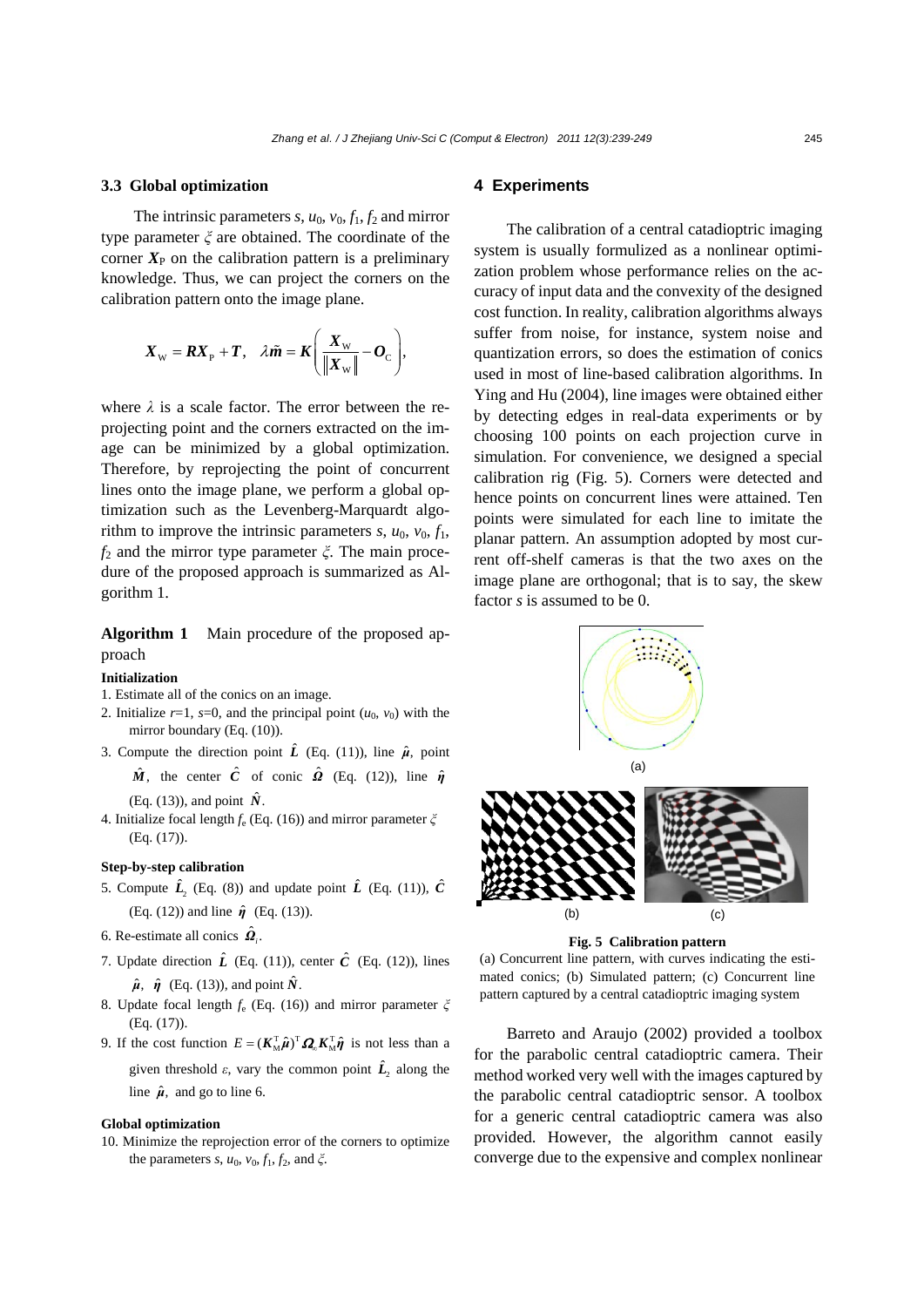optimization. Mei and Rives (2007) provided a toolbox that can work with all types of central catadioptric system, such as parabolic and hyperbolic/ellipse sensors. We compare our method with the method proposed by Mei and Rives (2007).

## **4.1 Synthetic data**

In the simulation, the central catadioptric system was designed to have the following parameters:  $r=1$ , *s*=0, *u*<sub>0</sub>=500, *v*<sub>0</sub>=500, *f*<sub>e</sub>=300, and *ξ*=0.9, and the image resolution ws 1000×1000. Conic estimation is of great importance in calibration. To simplify the experiment, we assumed the line images are ellipse (or circle), since in practice most of the conics are ellipse (or circle). Here, we used an ellipse-specific method called least squares fitting of ellipses (Fitzgibbon and Pilu, 1999).

The projection of the mirror boundary was generated on the image in simulation, while it was manually selected in real data experiments. The boundary was represented by 10 separated points randomly located along the entire boundary. Four concurrent lines composed the simulated pattern. On each image, the simulated pattern rotated inside of the boundary. A small and random vector was added to the position of the simulated pattern. On each projection curve, we chose 10 points on a quarter of the entire conic (Fig. 3a) with Gaussian noise of 0 mean and *σ* standard deviation. Deviation *σ* was varied from 0.5 to 2.0 pixels with a step of 0.5 pixels, and the number of images was varied from 2 to 6 with a step of 2. For each case, the mean value and standard deviation of the parameters were calculated and 1000 independent trials were conducted. The results are shown in Fig. 6a−6e. In Fig. 6f, we varied the number of images from 1 to 10. For each number, 1000 independent trials of noise with mean 0 and standard deviation 1 pixel were conducted.

Fig. 6 shows the results of synthetic data including the estimation of  $u_0$ ,  $v_0$ ,  $f_1$ ,  $f_2$ ,  $r$ , and  $\xi$ . The standard deviations of estimation results were proportional to the noise levels, while the mean value deviated to the ground truth decreased with the increase of the number of images. The mean values of  $u_0$  (Fig. 6a) and  $v_0$  (Fig. 6b) were less influenced than other three parameters by the noises. The main reason for this may be due to the centrosymmetry of the catadioptric image.  $f_1$  and  $f_2$  are related by ratio  $r$ ;

hence, the results in Figs. 6c and 6d were similar. Fig. 6f shows that the mean error and standard deviation of the estimated parameters decreased when more images were used. The proposed method achieved a result with a single image; however, the relative error was much larger than when the number of images was more than one (Fig. 6f). The relative errors decreased slowly when the image number was more than 5.

## **4.2 Real experiments**

The central catadioptric camera we used consists of a hyperbolic mirror of *ε*=1.3017 (http://www. neovision.cz/prods/panoramic/h3s.html) with a Sony XCD-SX910CR camera (Sony, Japan). We took *ξ*=0.9662 as a ground truth. The concurrent lines were extracted from the planar pattern. The resolution of these images was 1280×960 pixels. Since six points are the minimal requirement in conic estimation (Fitzgibbon and Pilu, 1999), we extracted seven points on conics and six points on mirror boundaries by clicking on the corner of the planar pattern and the edge of the mirror, respectively. For each image, four or five lines were selected, when three lines are the minimal requirement for solving a homogeneous equation such as Eqs. (11)−(13). All of the corners had sub-pixel precision.

Mei and Rives (2007) considered only the first two coefficients of radial distortion and ignored the tangential distortion in the experiment of hyperbolic sensor calibration. Since the imaging system is centrosymmetric to the optical axis, the variation of the mirror parameter *ξ* affects the projection point along the radial direction. As described in Section 2.1, the image point can be expressed as  $\lambda$ *m*= $K(X_S - O_C)$ . The image point  $m(u, v)$  can be obtained by

$$
u = \frac{f_1 X_s + s f_2 Y_s}{Z_s + \xi} + u_0, \quad v = \frac{f_2 Y_s}{Z_s + \xi} + v_0.
$$

Considering the radial distortion in Eq. (6), the parameter *ρ* is related to mirror type parameter *ξ*:

$$
\rho^{2} = (u - u_{0})^{2} + (v - v_{0})^{2}
$$

$$
= \begin{bmatrix} f_{1} & sf_{2} \\ 0 & f_{2} \end{bmatrix} \begin{bmatrix} X_{s} \\ Y_{s} \end{bmatrix} \frac{1}{(Z_{s} + \xi)^{2}}.
$$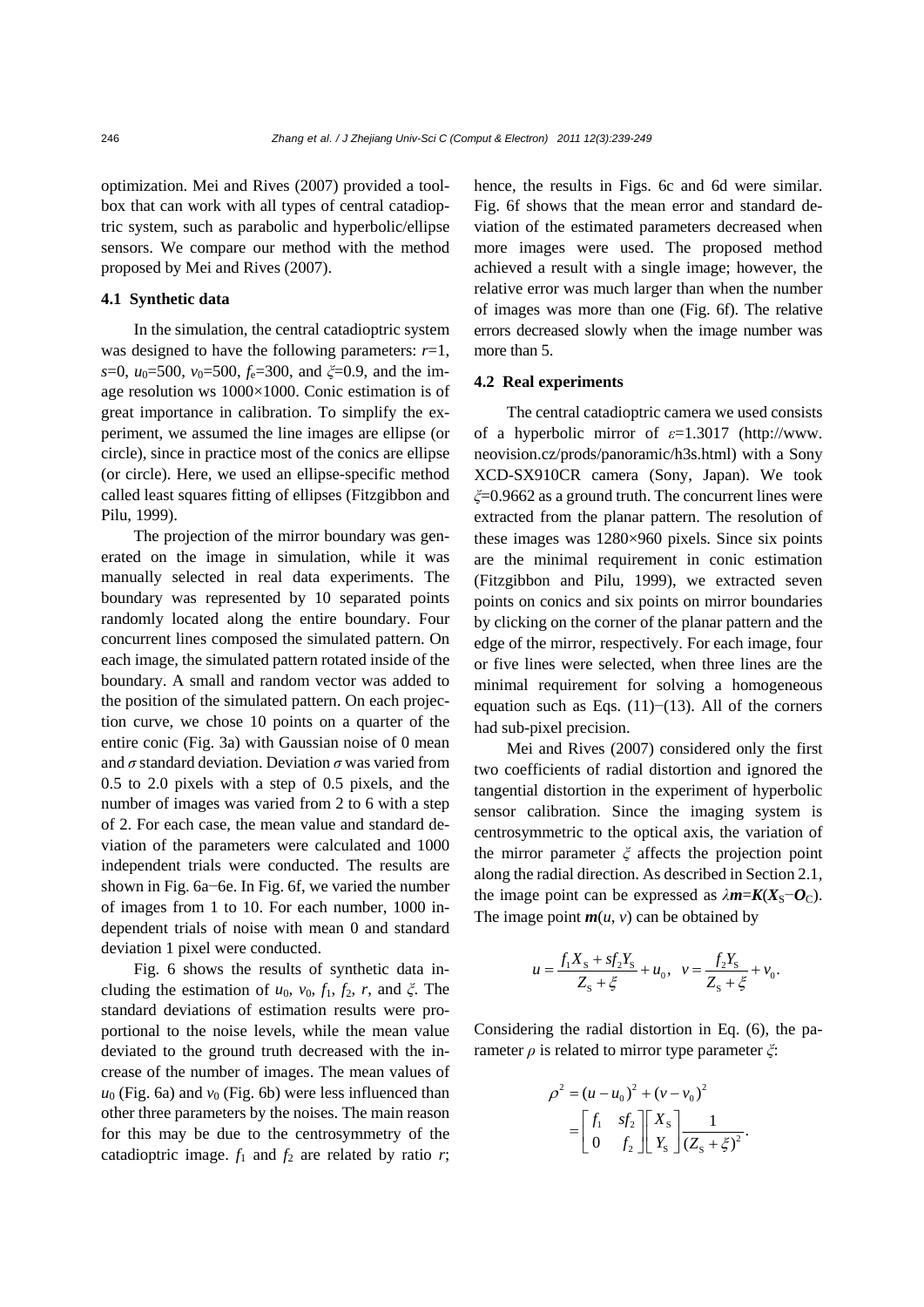

#### **Fig. 6 Simulation results**

Mean value and standard deviation (SD) of estimated parameters including  $u_0$ ,  $v_0$ ,  $f_1$ ,  $f_2$ ,  $r$ , and  $\xi$  are plotted in (a), (b), (c), (d), and (e), respectively; (f) is the relative error of the parameters with a noise of mean 0 and standard deviation 1 pixel, when the number of images varies. For each number of images, 1000 independent trials of noise with mean 0 and standard deviation 1 pixel were conducted. The vertical lines are standard deviations

Therefore, the radial distortion can be considered as a function of the mirror parameter *ξ*, but the tangential distortion cannot. For robustness, in the experiment with real data, only the coefficients of tangential distortion were estimated. The calibration results of the proposed method with six images are listed in Table 2. We compared our method with the toolbox provided in Mei and Rives (2007) with different input data. The results of Mei's toolbox with chessboard pattern are listed in Table 3, where about 50 corners were extracted from the chessboard image according to the toolbox's instruction, and concurrent line patterns are listed in Table 4, where the input data was the same as in Table 3. These results show that the difference among the three cases was the estimation of focal lengths *f*1, *f*2 and mirror parameter *ξ*.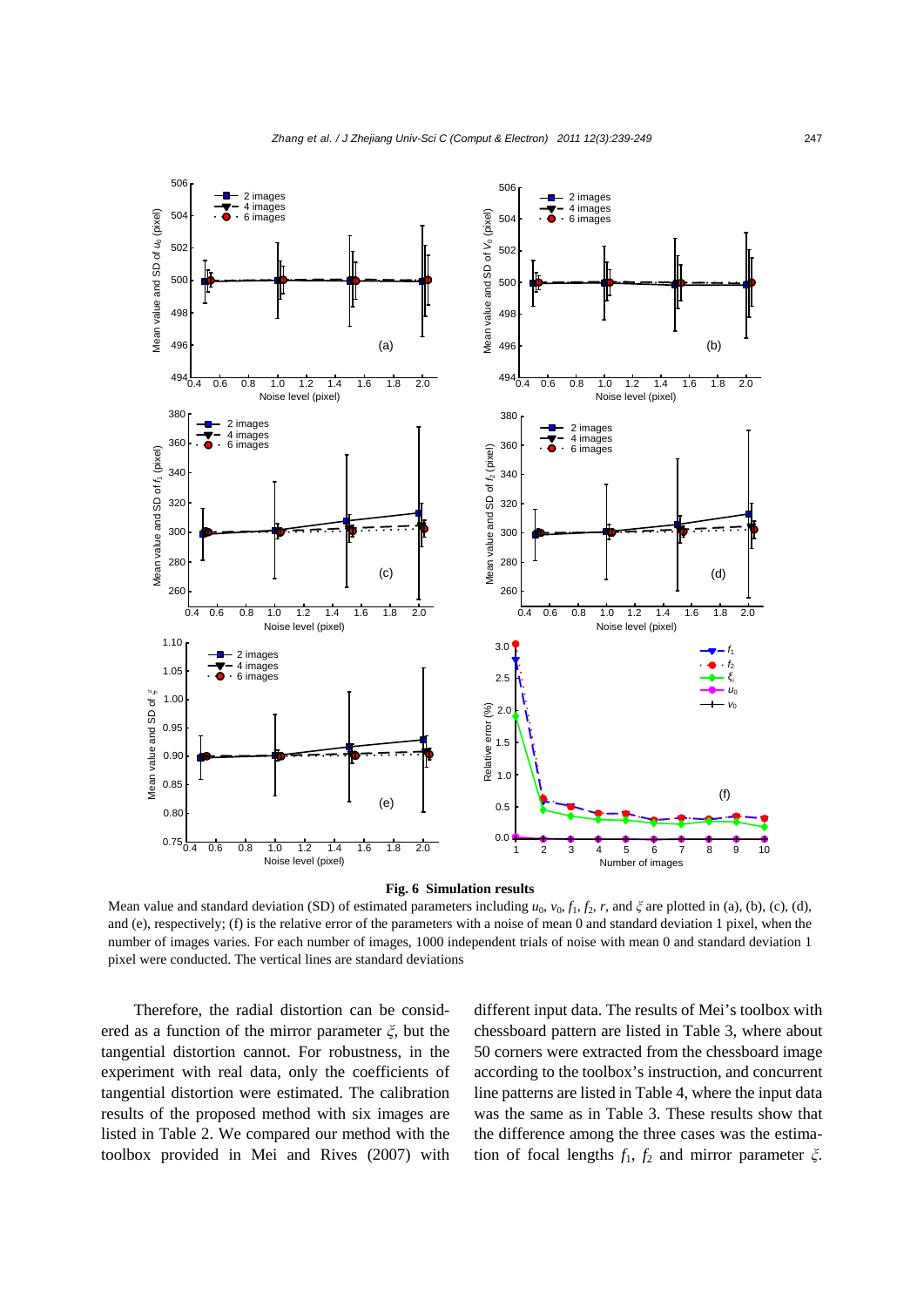When the value of *ξ* was overestimated (Table 3), the value of focal length was proportional to *ξ*, and vice versa (Table 4). Tables 3 and 4 show that concurrent lines pattern improved the estimation of both focal lengths and *ξ*. The refining steps regarding the propositions reported in this study make the mirror parameter closer to the ground truth, according to Tables 2 and 4.

**Table 2 Results of the proposed method with concurrent lines pattern\***

| Parameter    | Result              | $3\sigma$        |
|--------------|---------------------|------------------|
| $(u_0, v_0)$ | (638.25, 472.08)    | (0.2267, 0.2523) |
| $(f_1, f_2)$ | (333.93, 334.09)    | (1.2295, 1.1304) |
| Ĕ            | 0.9618              | 0.0031           |
| $(k_3, k_4)$ | $(0.0085, -0.0076)$ |                  |
| $(e_u, e_v)$ | (0.6386, 0.6473)    |                  |

 $*$  Ground truth: 0.9662.  $(e_u, e_v)$  indicates the reprojection error in pixel and  $3\sigma$  indicates the uncertainty of the results

**Table 3 Results of Mei and Rives (2007)'s toolbox with chessboard pattern\***

| Parameter    | Result              | $3\sigma$          |
|--------------|---------------------|--------------------|
| $(u_0, v_0)$ | (639.37, 472.85)    | (1.6451, 1.3889)   |
| $(f_1, f_2)$ | (372.13, 372.62)    | (26.6492, 26.6576) |
| بخ           | 1.1860              | 0.1555             |
| $(k_3, k_4)$ | $(0.0133, -0.0129)$ |                    |
| $(e_u, e_v)$ | (0.2138, 0.1835)    |                    |

\* Ground truth is 0.9662, and about 50 corners were extracted from the chessboard image. (*eu*, *ev*) indicates the reprojection error in pixel and  $3\sigma$  indicates the uncertainty of the results

**Table 4 Results of Mei and Rives (2007)'s toolbox with concurrent lines pattern\***

| Parameter        | Result              | $3\sigma$        |
|------------------|---------------------|------------------|
| $(u_0, v_0)$     | (639.16, 474.92)    | (0.2556, 0.3214) |
| $(f_1, f_2)$     | (323.45, 325.25)    | (2.0346, 2.1168) |
| Ĕ                | 0.9481              | 0.0053           |
| $(k_3, k_4)$     | $(0.0115, -0.0020)$ |                  |
| $(e_{u}, e_{v})$ | (0.7871, 0.6813)    |                  |

 $*$  Ground truth: 0.9662.  $(e_u, e_v)$  indicates the reprojection error in pixel and  $3\sigma$  indicates the uncertainty of the results

There are several ways of unwrapping a panoramic image by projecting from a sphere to a different surface, such as cylinder, six-face cube, and four-face cube. In this study, we exploited cubic projection for mapping a portion of the surface of a sphere to flat images, which causes a minimal distance from the sphere surface. Assuming that the catadioptric camera provides vertically a 212° FOV (a vertical field of view from the left side of the mirror to the right side), the panoramic image is unwrapped onto five flat surfaces. Four cube faces cover front, right, back, and left, as well as one more for the nadir, each having  $90^{\circ} \times 90^{\circ}$  FOV (Fig. 7). In the left view of the unwrapped image, lines on the pattern which is conic in the panoramic image are rectified to straight lines; for example, the left first line fits the straight line in Fig. 7d. We can see that the line on the unwrapped image is not straight (Fig. 7e), if the calibration result is inaccurate.



**Fig. 7 Rectification of a central catadioptric image**  (a) The original panoramic image acquired by a catadioptric camera; (b) Unwrapped image in five views of a cube by cubic projection using the results in Table 2; (c) Unwrapped image in five views of a cube by cubic projection using the results in Table 3; (d) Left view of (b); (e) Left view of (c). The straight line is used to check out the straightness of the rectified lines on concurrent lines pattern

## **5 Conclusions**

In this paper we propose a rough-to-fine approach to calibrating central catadioptric cameras based on projection properties of line images. This method divides the nonlinear optimization calibration problem into several linear sub-problems that are much more robust against noise. We also design a planar pattern with concurrent lines as a calibration rig, which makes it convenient to obtain image points